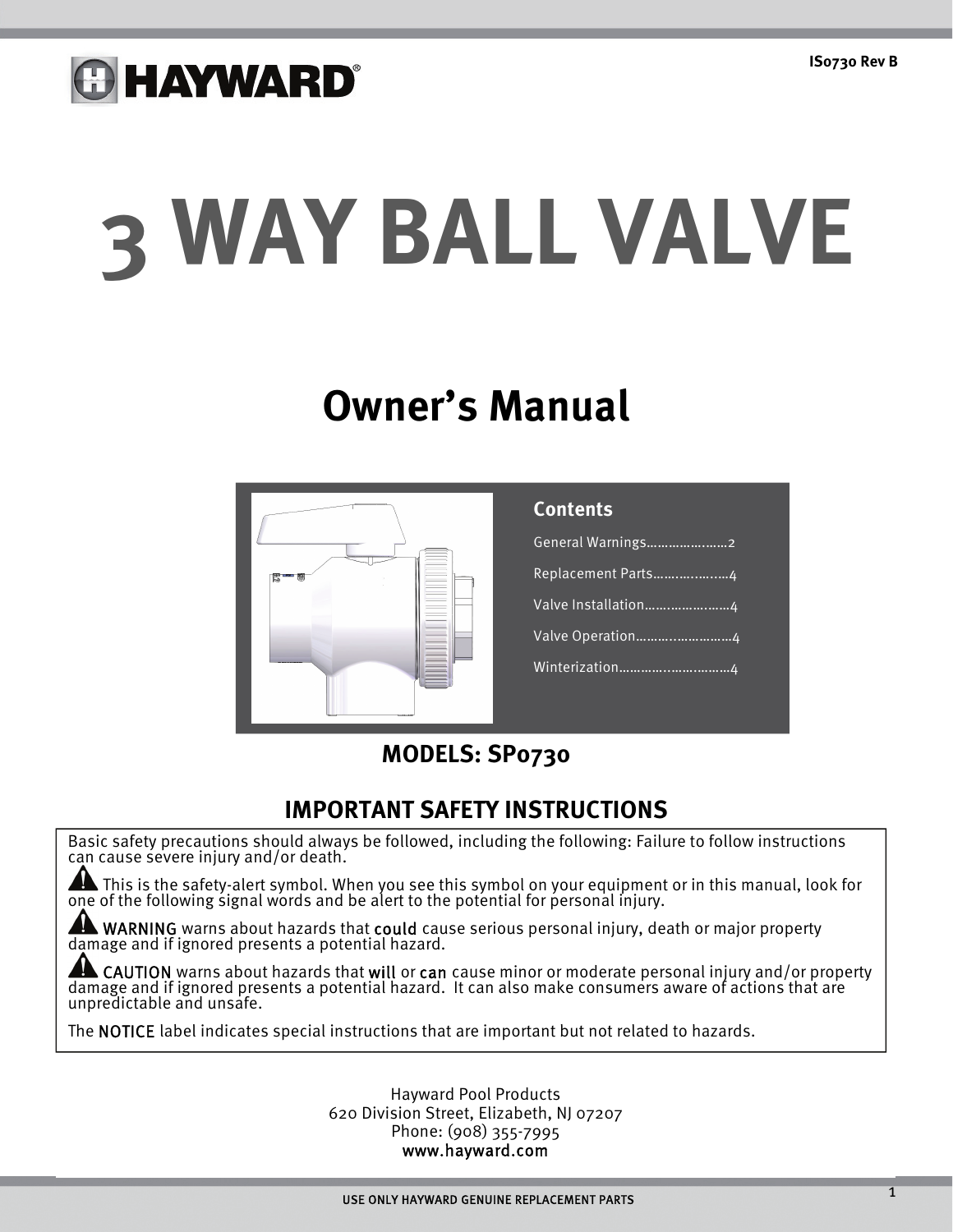



### A WARNING - Read and follow all instructions in this owner's manual and on the equipment. Failure to follow instructions can cause severe injury and/or death.

### A WARNING - Suction Entrapment Hazard.

Suction in suction outlets and/or suction outlet covers which are, damaged, broken, cracked, missing, or unsecured can cause severe injury and/or death due to the following entrapment hazards:

Hair Entrapment-Hair can become entangled in suction outlet cover.

Limb Entrapment-Alimb inserted into an opening of a suction outlet sump or suction outlet cover that is damaged, broken, cracked, missing, or not securely attached can result in a mechanical bind or swelling of the limb.

Body Suction Entrapment-A negative pressure applied to a large portion of the body or limbs can result in an entrapment. Evisceration/ Disembowelment - A negative pressure applied directly to the intestines through an unprotected suction outlet sump or suction outlet cover which is, damaged, broken, cracked, missing, or unsecured can result in evisceration/ disembowelment.

Mechanical Entrapment-There is potential for jewelry, swimsuit, hair decorations, finger, toe or knuckle to be caught in an opening of a suction outlet cover resulting in mechanical entrapment.

### A WARNING - To Reduce the risk of Entrapment Hazards:

- When outlets are small enough to be blocked by a person, a minimum of two functioning suction outlets per pump must  $\mathbf 0$ be installed. Suction outlets in the same plane (i.e. floor or wall), must be installed a minimum of three feet  $(3')$  [1 meter] apart, as measured from near point to near point.
- Dual suction fittings shall be placed in such locations and distances to avoid "dual blockage" by a user.  $\Omega$
- Dual suction fittings shall not be located on seating areas or on the backrest for such seating areas.  $\Omega$
- Never use Pool or Spa if any suction outlet component is damaged, broken, cracked, missing, or not securely attached.  $\Omega$
- $\mathbf 0$ Replace damaged, broken, cracked, missing, or not securely attached suction outlet components immediately.
- In addition two or more suction outlets per pump installed in accordance with latest ASME, APSP Standards and CPSC  $\mathbf 0$ guidelines, follow all National, State, and Local codes applicable.
- Installation of a vacuum release or vent system, which relieves entrapping suction, is recommended.  $\Omega$

 $\blacktriangle$  WARNING – Failure to remove pressure test plugs and/or plugs used in winterization of the pool/spa from the suction outlets can result in an increase potential for suction entrapment as described above.

 $\blacktriangle$  WARNING  $-$  Failure to keep suction outlet components clear of debris, such as leaves, dirt, hair, paper and other material can result in an increase potential for suction entrapment as described above.

WARNING - Suction outlet components have a finite life, the cover/grate should be inspected frequently and replaced at least every seven years or if found to be damaged, broken, cracked, missing, or not securely attached.

4 CAUTION – Components such as the filtration system, pumps and heater must be positioned so as to prevent their being used as means of access to the pool by young children. To reduce risk of injury, do not permit children to use or climb on this product. Closely supervise children at all times. Components such as the filtration system, pumps, and heaters must be positioned to prevent children from using them as a means of access to the pool.



A WARNING - Hazardous Pressure. Pool and spa water circulation systems operate under hazardous pressure during start up, normal operation, and after pump shut off. Stand clear of circulation system equipment during pump start up. Failure to follow safety and operation instructions could result in violent separation of the pump housing and cover, and/or filter housing and clamp due to pressure in the system, which could cause property damage, severe personal injury, or death. Before servicing pool and spa water circulation system, all system and pump controls must be in off position and filter manual air relief valve must be in open position. Before starting system pump, all system valves must be set in a position to allow system water to return back to the pool. Do not change filter control valve position while system pump is running. Before starting system pump, fully open filter manual air relief valve. Do not close filter manual air relief valve until a steady stream of water (not air or air and water) is discharged.



 $\blacktriangle$  WARNING – Separation Hazard. Failure to follow safety and operation instructions could result in violent separation of pump and/or filter components. Strainer cover must be properly secured to pump housing with strainer cover lock ring. Before servicing pool and spa circulation system, filters manual air relief valve must be in open position. Do not operate pool and spa circulation system if a system component is not assembled properly, damaged, or missing. Do not operate pool and spa circulation system unless filter manual air relief valve body is in locked position in filter upper body. Never operate or test the circulation system at more than 50 PSI. Do not purge the system with compressed air. Purging the system with compressed air can cause components to explode, with risk of severe injury or death to anyone nearby. Use only a low pressure (below 5 PSI), high volume blower when air purging the pump, filter, or piping.

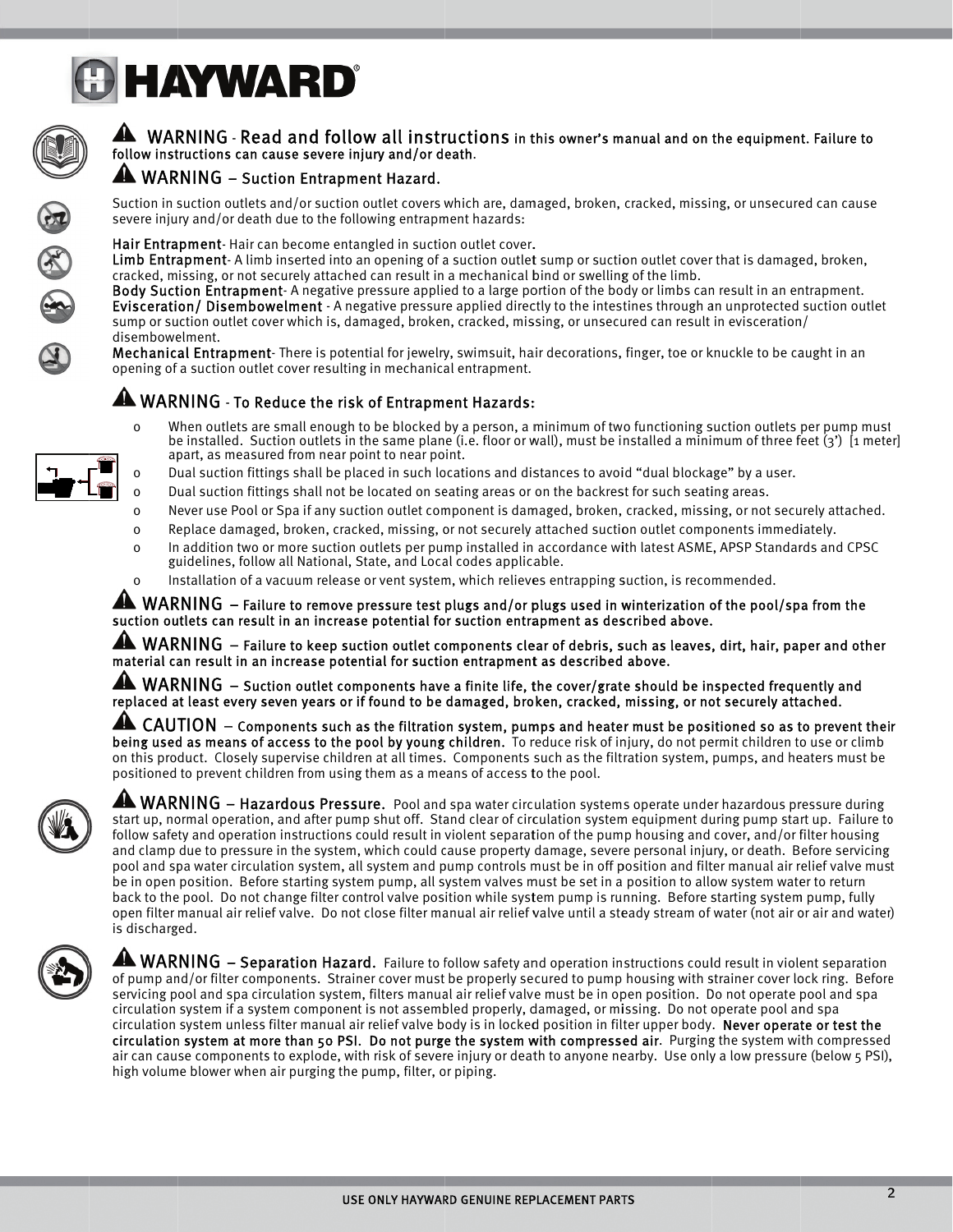# **B HAYWARD®**



**A WARNING** – Risk of Electric Shock. All electrical wiring MUST be in conformance with applicable local codes, regulations, and the National Electric Code (NEC). Hazardous voltage can shock, burn, and cause death or serious property damage. To reduce the risk of electric shock, do NOT use an extension cord to connect unit to electric supply. Provide a properly located electrical receptacle. Before working on any electrical equipment, turn off power supply to the equipment. To reduce the risk of electric shock replace damaged wiring immediately. Locate conduit to prevent abuse from lawn mowers, hedge trimmers and other equipment. Do NOT ground to a gas supply line.

**A WARNING** – Risk of Electric Shock Failure to ground all electrical equipment can cause serious or fatal electrical shock hazard. Electrical ground all electrical equipment before connecting to electrical power supply.

 $\blacktriangle$  WARNING – Risk of Electric Shock Failure to bond all electrical equipment to pool structure will increase risk for electrocution and could result in injury or death. To reduce the risk of electric shock, see installation instructions and consult a professional electrician on how to bond all electrical equipment. Also, contact a licensed electrician for information on local electrical codes for bonding requirements.

Notes to electrician: Use a solid copper conductor, size 8 or larger. Run a continuous wire from external bonding lug to reinforcing rod or mesh. Connect a No. 8 AWG (8.4 mm<sup>2</sup>) [No. 6 AWG (13.3 mm<sup>2</sup>) for Canada] solid copper bonding wire to the pressure wire connector provided on the electrical equipment and to all metal parts of swimming pool, spa, or hot tub, and metal piping (except gas piping), and conduit within 5 ft. (1.5 m) of inside walls of swimming pool, spa, or hot tub. IMPORTANT - Reference NEC codes for all wiring standards including, but not limited to, grounding, bonding and other general wiring procedures.

A WARNING – Risk of Electric Shock . The electrical equipment must be connected only to a supply circuit that is protected by a ground-fault circuit-interrupter (GFCI). Such a GFCI should be provided by the installer and should be tested on a routine basis. To test the GFCI, push the test button. The GFCI should interrupt power. Push reset button. Power should be restored. If the GFCI fails to operate in this manner, the GFCI is defective. If the GFCI interrupts power to the electrical equipment without the test button being pushed, a ground current is flowing, indicating the possibility of an electrical shock. Do not use this electrical equipment. Disconnect the electrical equipment and have the problem corrected by a qualified service representative before using.

 $\blacktriangle$  CAUTION  $-$  HAYWARD® pumps are intended for use with permanently-installed pools and may be used with hot tubs and spas if so marked. Do not use with storable pools. A permanently-installed pool is constructed in or on the ground or in a building such that it cannot be readily disassembled for storage. A storable pool is constructed so that it is capable of being readily disassembled for storage and reassembled to its original integrity.

 $\blacktriangle$  WARNING – Risk of Hyperthermia. To avoid hyperthermia the following "Safety Rules for Hot Tubs" are recommended by the U.S. Consumer Product Safety Commission.

1. Spa or hot tub water temperatures should never exceed 104 $\degree$ F [40 $\degree$ C]. A temperature of 100 $\degree$ F [38 $\degree$ C] is considered safe for a healthy adult. Special caution is suggested for young children. Prolonged immersion in hot water can induce hyperthermia.

2. Drinking of alcoholic beverages before or during spa or hot tub use can cause drowsiness, which could lead to unconsciousness and subsequently result in drowning.

3. Pregnant women beware! Soaking in water above 100°F [38°C] can cause fetal damage during the first three months of pregnancy (resulting in the birth of a brain-damaged or deformed child). Pregnant women should adhere to the 100°F [38°C] maximum rule.

4. Before entering the spa or hot tub, users should check the water temperature with an accurate thermometer; spa or hot tub thermostats may err in regulating water temperatures by as much as  $4^{\circ}F (2.2^{\circ}C)$ . 5. Persons taking medications, which induce drowsiness, such as tranquilizers, antihistamines or anti-

coagulants, should not use spas or hot tubs. 6. If the pool/spa is used for therapy, it should be done with the advice of a physician. Always stir pool/ spa

water before entering the pool/spa to mix in any hot surface layer of water that might exceed healthful temperature limits and cause injury. Do not tamper with controls, because scalding can result if safety controls are not in proper working order.

7. Persons with a medical history of heart disease, circulatory problems, diabetes or blood pressure problems should obtain a physicians advice before using spas or hot tubs.

8. Hyperthermia occurs when the internal temperature of the body reaches a level several degrees above normal body temperature of 98.6°F [37°C]. The symptoms of Hyperthermia include: drowsiness, lethargy, dizziness, fainting, and an increase in the internal temperature of the body.

### The effects of Hyperthermia include:

- 1. Unawareness of impending danger.
- 2. Failure to perceive heat.
- 3. Failure to recognize the need to leave the spa.
- 4. Physical inability to exit the spa.
- 5. Fetal damage in pregnant women.
- Unconsciousness resulting in danger of drowning.

### SAVE THESE INSTRUCTIONS